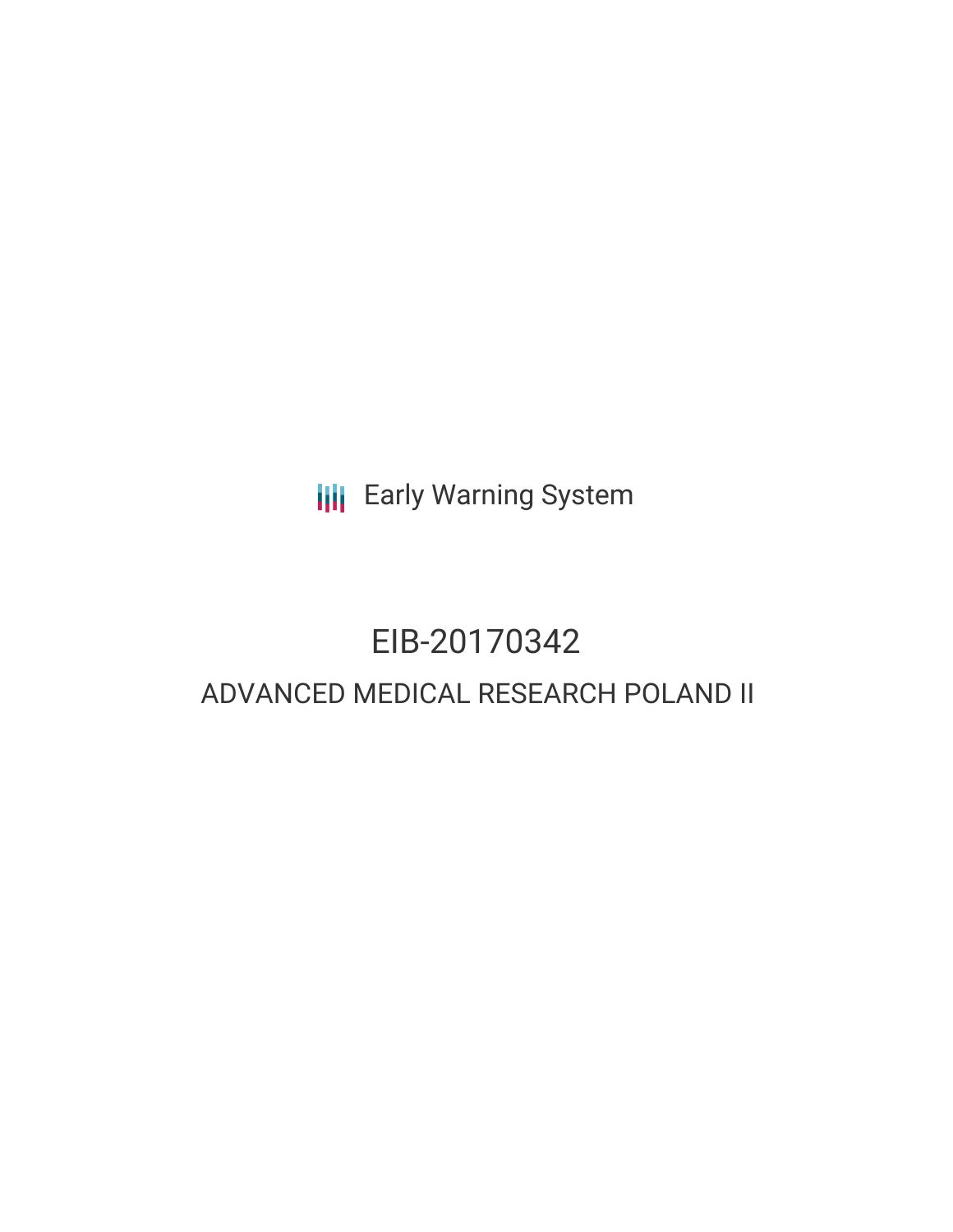

#### **Quick Facts**

| <b>Countries</b>               | Poland                         |
|--------------------------------|--------------------------------|
| <b>Financial Institutions</b>  | European Investment Bank (EIB) |
| <b>Status</b>                  | Proposed                       |
| <b>Bank Risk Rating</b>        | U                              |
| <b>Borrower</b>                | REPUBLIC OF POLAND             |
| <b>Sectors</b>                 | <b>Education and Health</b>    |
| <b>Investment Type(s)</b>      | Loan                           |
| <b>Investment Amount (USD)</b> | \$139.98 million               |
| <b>Project Cost (USD)</b>      | \$379.11 million               |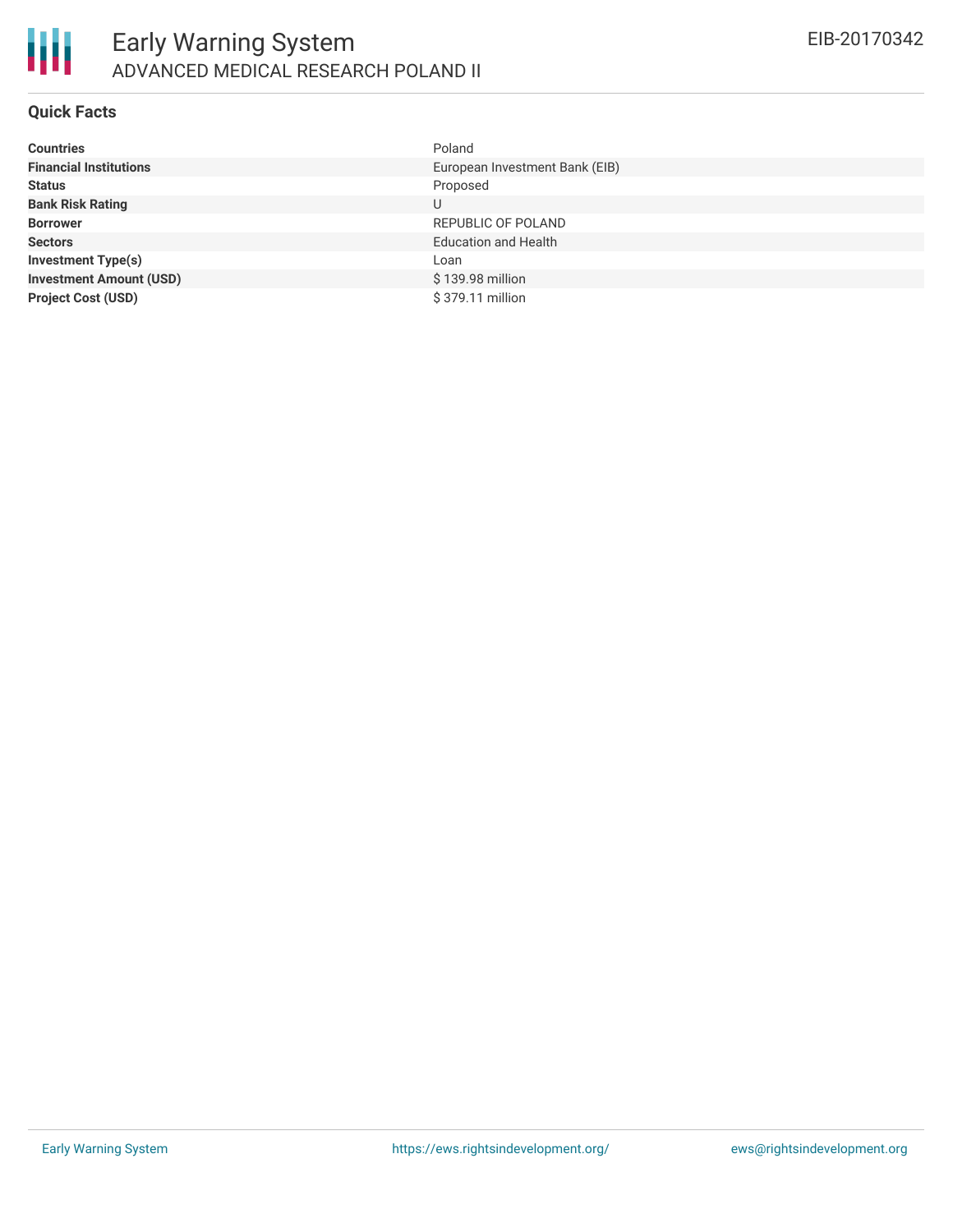

## **Project Description**

This project provides financing for medical research carried out in public medical universities and medical scientific institutes in Poland between 2018 and 2020.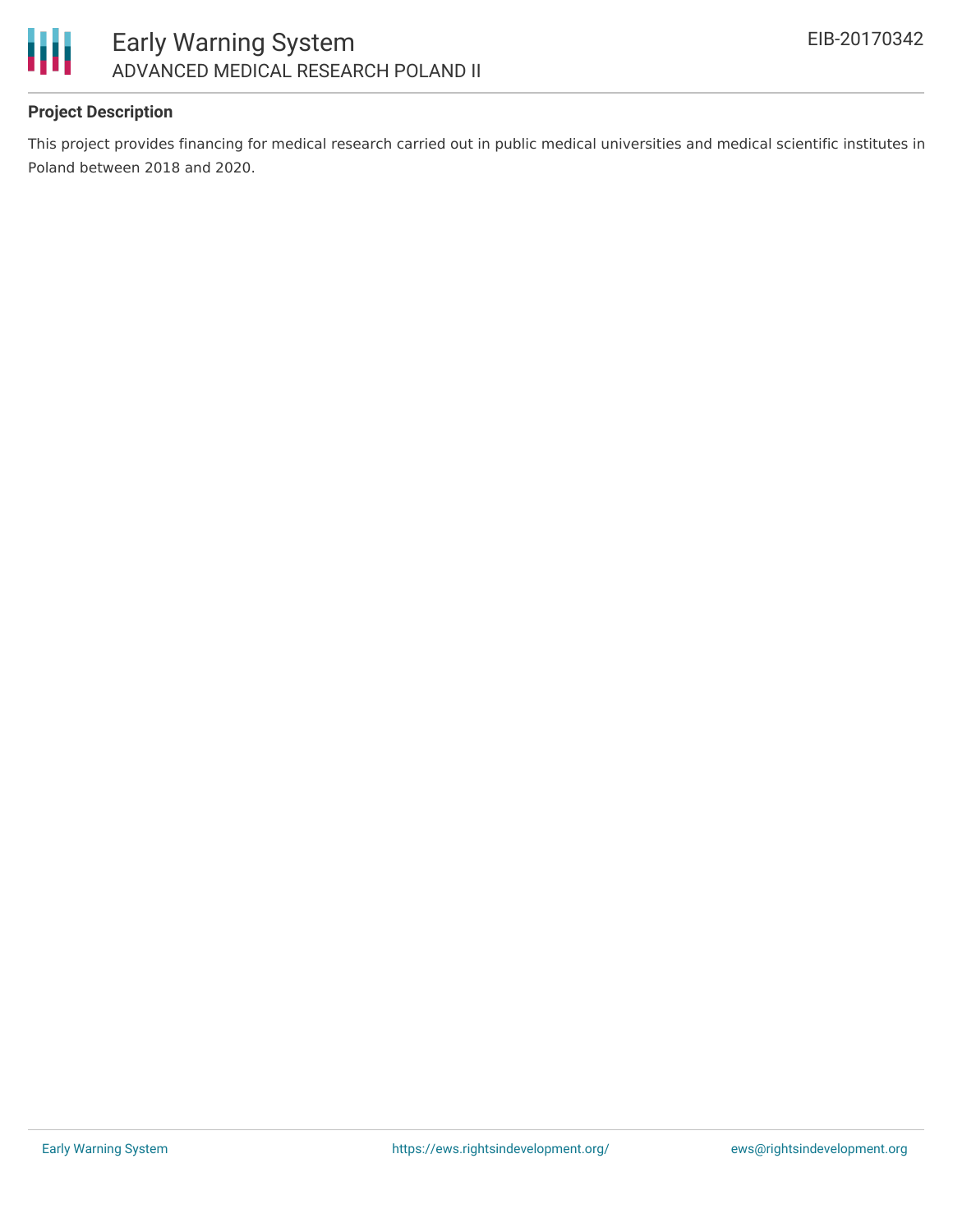

## **Investment Description**

European Investment Bank (EIB)